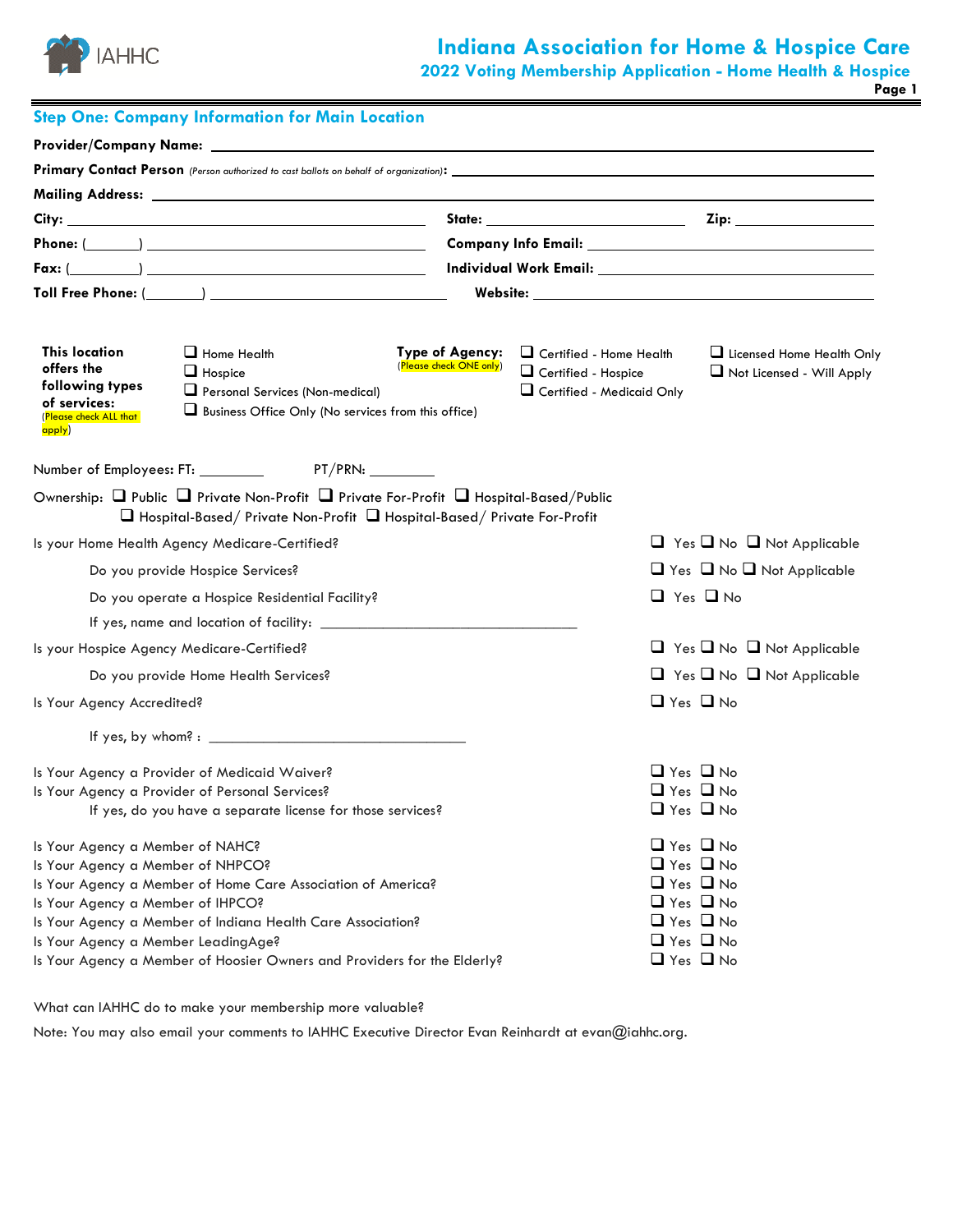## **Step One: Company Information for Main Location Page 2**

**Please check the counties that this location serves:** 

**This organization accepts** (Please check all that apply)**:** ❑ CHOICE ❑ Commercial ❑ Medicaid ❑ Medicare ❑ Private Pay ❑ VA ❑ Waiver

|                                                                         | Any updates since previous membership? $\Box$ Yes $\Box$ No                                                                         |                                                               |                                                                                                                                          |                                                               |                                                                                                                                        |                                                                         |                                                                                                                              |                   |                                                          |                                                                                                                      |                                                                 |                                                                                                                 |                                                               |                                                                                                                                             |                                 |                                                                                 |
|-------------------------------------------------------------------------|-------------------------------------------------------------------------------------------------------------------------------------|---------------------------------------------------------------|------------------------------------------------------------------------------------------------------------------------------------------|---------------------------------------------------------------|----------------------------------------------------------------------------------------------------------------------------------------|-------------------------------------------------------------------------|------------------------------------------------------------------------------------------------------------------------------|-------------------|----------------------------------------------------------|----------------------------------------------------------------------------------------------------------------------|-----------------------------------------------------------------|-----------------------------------------------------------------------------------------------------------------|---------------------------------------------------------------|---------------------------------------------------------------------------------------------------------------------------------------------|---------------------------------|---------------------------------------------------------------------------------|
| $\Box$<br>$\Box$<br>❏<br>□<br>❏<br>□<br>❏<br>$\Box$<br>□<br>□<br>❏<br>□ | Adams<br>Allen<br><b>Bartholomew</b><br>Benton<br><b>Blackford</b><br>Boone<br>Brown<br>Carroll<br>Cass<br>Clark<br>Clay<br>Clinton | n<br>□<br>□<br>□<br>❏<br>□<br>❏<br>❏<br>□<br>❏<br>□<br>$\Box$ | Crawford<br>Daviess<br>Dearborn<br>Decatur<br>DeKalb<br>Delaware<br><b>Dubois</b><br>Elkhart<br>Fayette<br>Floyd<br>Fountain<br>Franklin | □<br>◻<br>◻<br>◻<br>❏<br>□<br>□<br>□<br>❏<br>□<br>◻<br>$\Box$ | Fulton<br>Gibson<br>Grant<br>Greene<br>Hamilton<br>Hancock<br>Harrison<br><b>Hendricks</b><br>Henry<br>Howard<br>Huntington<br>Jackson | ❏<br>□<br>❏<br>□<br>□<br>□<br>□<br>$\Box$<br>□<br>$\Box$<br>□<br>$\Box$ | Jasper<br>Jay<br>Jefferson<br>Jennings<br>Johnson<br>Knox<br>Kosciusko<br>LaGrange<br>Lake<br>LaPorte<br>Lawrence<br>Madison |                   | □<br>□<br>◻<br>◻<br>◻<br>□<br>❏<br>□<br>⊔<br>□<br>◻<br>∩ | Marion<br>Marshall<br>Martin<br>Miami<br>Monroe<br>Montgomery<br>Morgan<br>Newton<br>Noble<br>Ohio<br>Orange<br>Owen | □<br>❏<br>❏<br>□<br>❏<br>□<br>❏<br>❏<br>❏<br>□<br>◻<br><b>□</b> | Parke<br>Perry<br>Pike<br>Porter<br>Posey<br>Pulaski<br>Putnam<br>Randolph<br>Ripley<br>Rush<br>Scott<br>Shelby | ◻<br>□<br>□<br>□<br>□<br>◻<br>□<br>□<br>◻<br>□<br>□<br>$\Box$ | Spencer<br>Starke<br>St. Joseph<br>Steuben<br>Sullivan<br>Switzerland<br>Tippecanoe<br>Tipton<br>Union<br>Vanderburgh<br>Vermillion<br>Vigo | Ш<br>⊔<br>◻<br>◻<br>□<br>ப<br>□ | Wabash<br>Warren<br>Warrick<br>Washington<br>Wayne<br>Wells<br>White<br>Whitley |
|                                                                         | Please check the services that this location provides:<br>Any updates since previous membership? ⊔ Yes ⊔ No                         |                                                               |                                                                                                                                          |                                                               |                                                                                                                                        |                                                                         |                                                                                                                              |                   |                                                          |                                                                                                                      |                                                                 |                                                                                                                 |                                                               |                                                                                                                                             |                                 |                                                                                 |
| $\Box$                                                                  | <b>Attendant Care</b>                                                                                                               |                                                               | ◻                                                                                                                                        |                                                               | Home Medical Equipment                                                                                                                 |                                                                         | □                                                                                                                            |                   | <b>Palliative Care</b>                                   |                                                                                                                      | □                                                               | Sitter                                                                                                          |                                                               |                                                                                                                                             |                                 |                                                                                 |
| ❏                                                                       | <b>Cardiac Care</b>                                                                                                                 |                                                               | ❏                                                                                                                                        | Hospice                                                       |                                                                                                                                        |                                                                         | ◻                                                                                                                            | <b>Pediatrics</b> |                                                          |                                                                                                                      | ⊔                                                               | <b>Skilled Nursing</b>                                                                                          |                                                               |                                                                                                                                             |                                 |                                                                                 |
| $\Box$                                                                  | <b>Companion Care</b>                                                                                                               |                                                               | ❏                                                                                                                                        | Infusion Therapy                                              |                                                                                                                                        |                                                                         | ❏                                                                                                                            | <b>PERS</b>       |                                                          |                                                                                                                      | ❏                                                               | Speech Therapy                                                                                                  |                                                               |                                                                                                                                             |                                 |                                                                                 |
| $\Box$                                                                  | <b>Diabetic Care</b>                                                                                                                |                                                               | ❏                                                                                                                                        | Maternal/Child                                                |                                                                                                                                        |                                                                         | ❏                                                                                                                            |                   |                                                          | <b>Physical Therapy</b>                                                                                              | ❏                                                               | Telehealth                                                                                                      |                                                               |                                                                                                                                             |                                 |                                                                                 |
| $\Box$                                                                  | Home Health<br>Aide                                                                                                                 |                                                               | □                                                                                                                                        |                                                               | <b>Medical Social Worker</b>                                                                                                           |                                                                         | ◻                                                                                                                            |                   |                                                          | <b>Respiratory Care</b>                                                                                              | $\Box$                                                          |                                                                                                                 |                                                               | <b>Wound Care Management</b>                                                                                                                |                                 |                                                                                 |

### **Step Two: Additional Locations** (See Page 4)

Please use the attached sheet to identify all additional locations. Please note that additional locations are locations that share your agency's provider number and you agree to include their revenue when determining your dues. If an additional location has its own provider number, it does not qualify as be an additional location and must join as a Voting member. Please photocopy this page as needed.

## **Step Three: Additional Staff** (See Page 5)

Please use the attached sheet to identify additional staff that you would like to receive correspondence from IAHHC. This will also make online event registration easier as your employees will already be in the system.

By this signature, I verify that the information provided on this application form is, to the best of my knowledge, correct. I understand that the membership benefits that we receive are only to be used by the company/provider listed in Step One and Two and its employees. Furthermore, I understand that these benefits may not be transferred to another licensed agency or business, which does not hold membership in this association. Any misuse of membership rights and benefits may result in the termination of our membership. I am aware that information on contacting my company will be available for viewing by the public on the IAHHC website. **FCC Communication Consent:** I understand that by providing my mailing address, email address, telephone number, and fax number, I consent to receive communications via regular mail, email, telephone, and/or fax sent by or on behalf of Indiana Association for Home & Hospice Care (IAHHC).

**Administrator or Contact Person** Date **Date**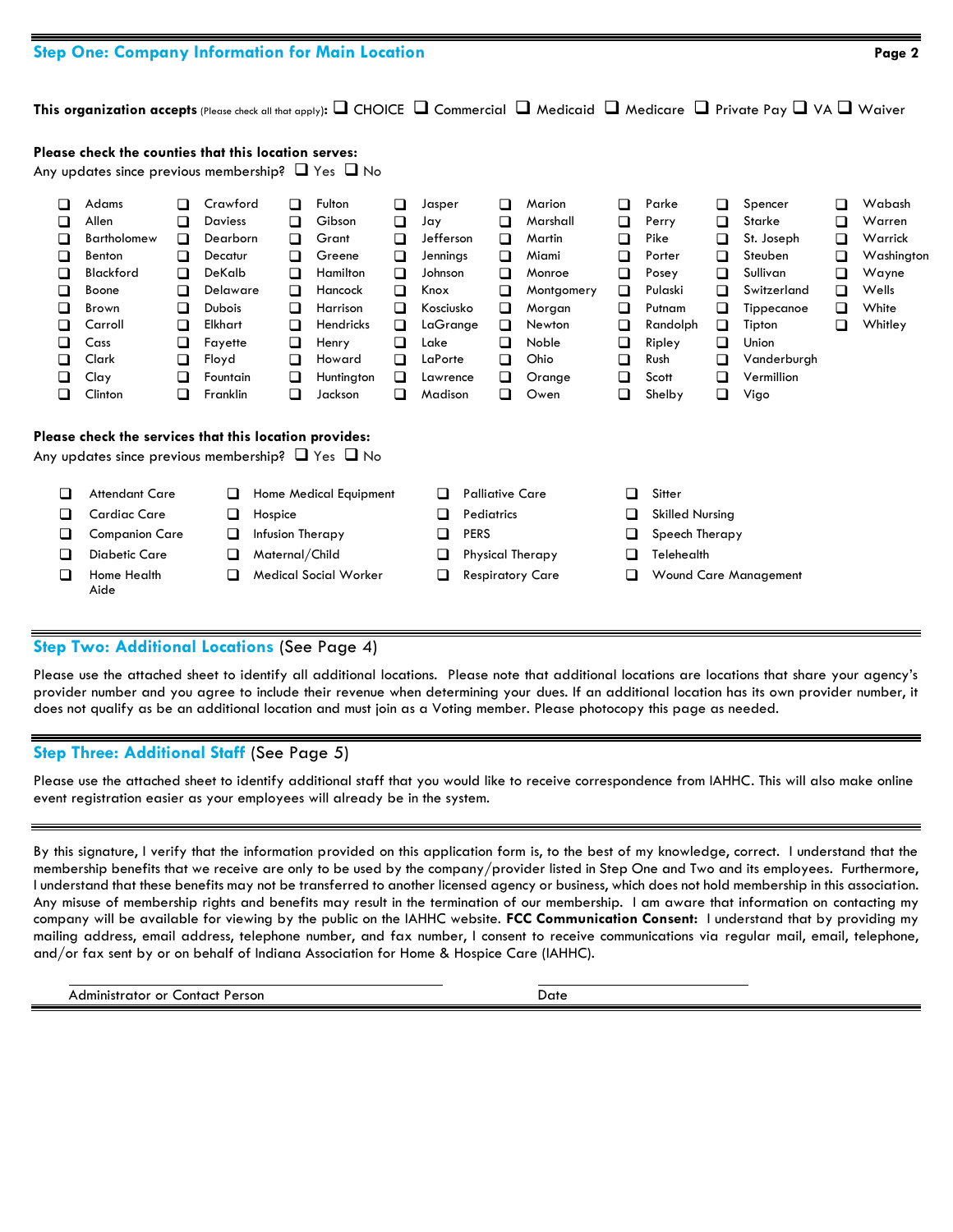## **Step Four: Calculate Your Dues Page 3**

| <b>2021 Revenue Less Contractuals</b>                | <b>2022 Dues</b> |  |  |  |  |  |  |  |
|------------------------------------------------------|------------------|--|--|--|--|--|--|--|
| New Member Rate**                                    | \$810            |  |  |  |  |  |  |  |
| \$1 - \$250,000                                      | \$825            |  |  |  |  |  |  |  |
| \$250,001 - \$500,000                                | \$,1015          |  |  |  |  |  |  |  |
| \$500,001 - \$1,500,000                              | \$1,705          |  |  |  |  |  |  |  |
| \$1,500,001 - \$2,500,000                            | \$3,395          |  |  |  |  |  |  |  |
| \$2,500,001 - \$3,500,000                            | \$5,043          |  |  |  |  |  |  |  |
| \$3,500,001 - \$4,500,000                            | \$6,675          |  |  |  |  |  |  |  |
| \$4,500,001 - \$5,500,000                            | \$8,300          |  |  |  |  |  |  |  |
| \$5,500,001 - \$7,500,000                            | \$9,875          |  |  |  |  |  |  |  |
| \$7,500,001 - \$8,500,000                            | \$10,450         |  |  |  |  |  |  |  |
| \$8,500,001 - \$10,000,000                           | \$10,985         |  |  |  |  |  |  |  |
| \$10,000,001 - \$11,000,000                          | \$11,590         |  |  |  |  |  |  |  |
| \$11,000,001 & Up                                    | \$11,965         |  |  |  |  |  |  |  |
| Membership extends one year from the month you join. |                  |  |  |  |  |  |  |  |

Your IAHHC dues are based on your previous 12 months collected revenue generated from all services including home health services, hospice, palliative care, personal care/attendant care services from providers who are located at the address listed under Main Location. For example, if ABC home care provides home health and hospice services from the same office, the dues will be based on the combined revenue for the home health and hospice services. If XYZ agency has separate provider numbers for offices at different locations, then each separately located agency must join IAHHC with its own membership.

*Note: Contributions to IAHHC are not deductible as charitable contributions for federal income tax purposes. However, 88% of your dues payment is deductible as an ordinary and necessary business expense. The Omnibus Reconciliation Act of 1993 provided that a taxpayer would no longer be able to deduct lobbying expenses. This means that the portion of dues directed to lobbying expenses is not deductible by the member/taxpayer. For2022, we estimate this to be 12% of your dues payment.*

*\*To view your previous year's dues, the primary contact listed on page one may log in to [www.iahhc.org](http://www.iahhc.org/) and choose 'Update My Profile' to access organization information.*

*\*\*The new member rate is available only for new start-up agencies and agencies that have not been IAHHC members in the past. "New" members exclude those agencies that were members in 2019, 2020 or 2021 and have been acquired or combined under a new organization.*

*Installment payment plans are available; eligibility will be determined by IAHHC at time of need. Contact IAHHC's Membership Director at (317) 775-6675 for more information.*

#### **Step Five: Payment Information** *(Payment MUST accompany application)*

#### **Provider/Company Name:**

**2022 Membership Dues Level: \$ \_\_\_\_\_\_\_\_\_\_\_\_\_\_\_\_\_\_\_\_**

**I affirm by my signature that the revenue level reported on this application is accurate.** 

| Signature of CEO                                                                                                                                                                                                                                                                                                                                                                                                                                                                                                                                   |                          | Date                                                                                                                  |        |
|----------------------------------------------------------------------------------------------------------------------------------------------------------------------------------------------------------------------------------------------------------------------------------------------------------------------------------------------------------------------------------------------------------------------------------------------------------------------------------------------------------------------------------------------------|--------------------------|-----------------------------------------------------------------------------------------------------------------------|--------|
| Signature of CFO                                                                                                                                                                                                                                                                                                                                                                                                                                                                                                                                   |                          | Date                                                                                                                  |        |
| <b>Method of Payment</b><br>□ Check (Made payable to IAHHC) □ Visa                                                                                                                                                                                                                                                                                                                                                                                                                                                                                 | MasterCard               | American Express                                                                                                      |        |
| Credit Card Number:                                                                                                                                                                                                                                                                                                                                                                                                                                                                                                                                |                          | <u> 1999 - Jan James James, martin de la provincia de la provincia de la provincia de la provincia de la provinci</u> |        |
| Expiration Date: $\frac{1}{2}$ $\frac{1}{2}$ $\frac{1}{2}$ $\frac{1}{2}$ $\frac{1}{2}$ $\frac{1}{2}$ $\frac{1}{2}$ $\frac{1}{2}$ $\frac{1}{2}$ $\frac{1}{2}$ $\frac{1}{2}$ $\frac{1}{2}$ $\frac{1}{2}$ $\frac{1}{2}$ $\frac{1}{2}$ $\frac{1}{2}$ $\frac{1}{2}$ $\frac{1}{2}$ $\frac{1}{2}$ $\frac{1}{2}$ $\frac{$                                                                                                                                                                                                                                  | Security Code: ___ __ __ |                                                                                                                       |        |
|                                                                                                                                                                                                                                                                                                                                                                                                                                                                                                                                                    |                          |                                                                                                                       |        |
|                                                                                                                                                                                                                                                                                                                                                                                                                                                                                                                                                    |                          |                                                                                                                       |        |
|                                                                                                                                                                                                                                                                                                                                                                                                                                                                                                                                                    |                          |                                                                                                                       |        |
| There are three ways to submit your application:<br>Mail: IAHHC<br>6320 - G Rucker Road<br>Indianapolis, IN 46220<br>Fax: (317) 775-6674<br>Register Online: www.iahhc.org                                                                                                                                                                                                                                                                                                                                                                         |                          | <b>Payment Summary:</b><br><b>Amount Due:</b><br><b>PAC Contribution</b> (optional)<br><b>Total Amount Enclosed:</b>  | $\sim$ |
|                                                                                                                                                                                                                                                                                                                                                                                                                                                                                                                                                    |                          |                                                                                                                       |        |
| $\frac{1}{\sqrt{2}}$ / $\frac{1}{\sqrt{2}}$ / 20<br>Date Paid                                                                                                                                                                                                                                                                                                                                                                                                                                                                                      |                          |                                                                                                                       |        |
| Contribute to Hoosiers Helping Home & Hospice Care PAC for Political Action & Public Education*: \$<br>*Contributions to the PAC are optional, however a \$50 donation is recommended.<br>For IAHHC Use Only<br>$\frac{1}{2}$ $\frac{1}{2}$ $\frac{1}{2}$ $\frac{1}{2}$ $\frac{1}{2}$ $\frac{1}{2}$ $\frac{1}{2}$ $\frac{1}{2}$ $\frac{1}{2}$ $\frac{1}{2}$ $\frac{1}{2}$ $\frac{1}{2}$ $\frac{1}{2}$ $\frac{1}{2}$ $\frac{1}{2}$ $\frac{1}{2}$ $\frac{1}{2}$ $\frac{1}{2}$ $\frac{1}{2}$ $\frac{1}{2}$ $\frac{1}{2}$ $\frac{1}{2}$<br>Amount Paid |                          |                                                                                                                       |        |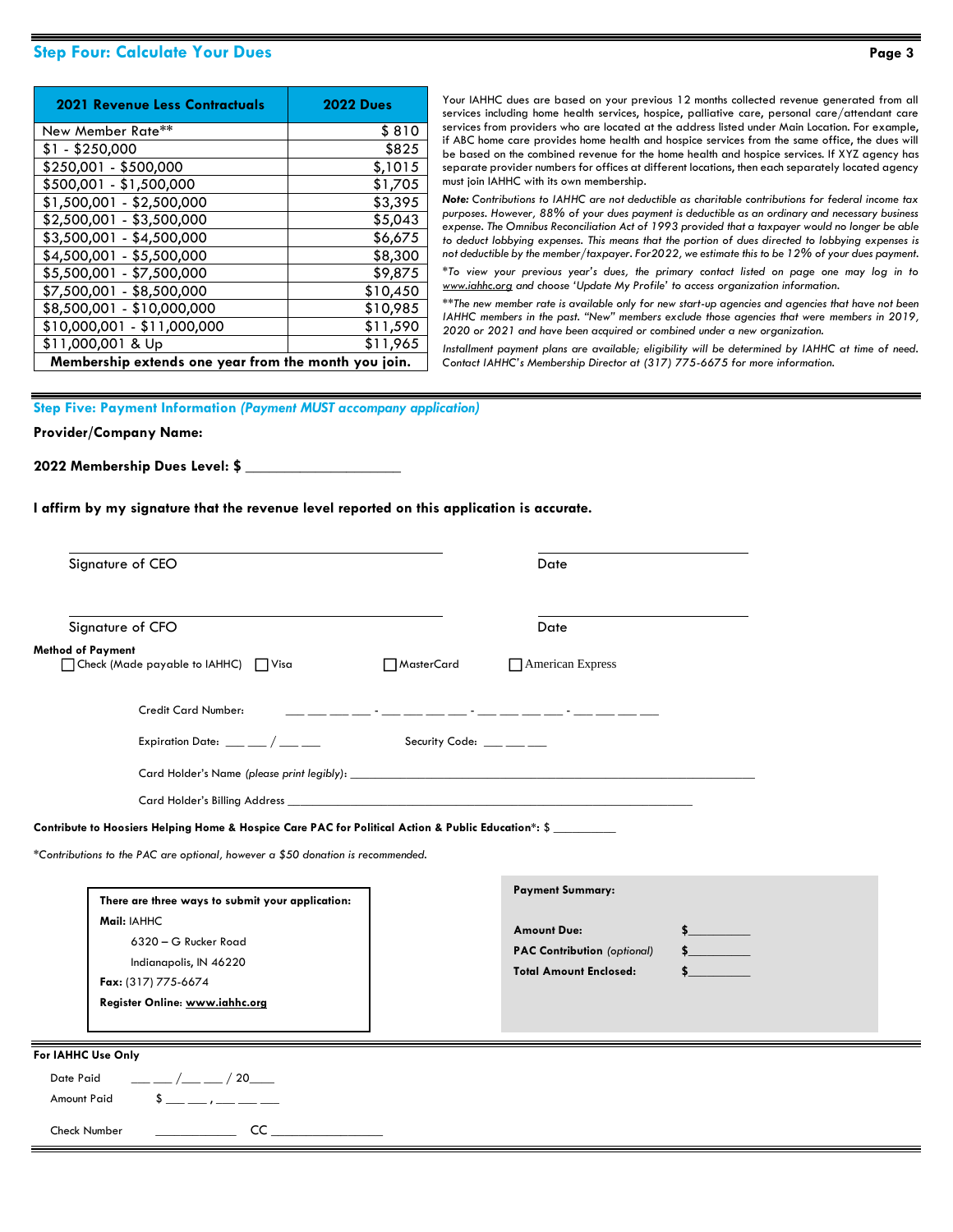

**2022 Additional Location Application - Home Health & Hospice**

**Page 4**

# **Step Two: Company Information for Additional Location**

*Please note: If this location has a separate provider or license number, it is not eligible to be an additional location. The location must join IAHHC with its own membership.* 

|                                                                       |                                                                                                                                            |                                 |                                                               |                                                                                                                                                                                                                                                     |                                                                              |                                                                                                                                        |                                                                              | Mailing Address: University of the Mailing Address:                                                                          |                                                                    |                                                                                                                                                                                                                                                                     |                                                                         |                                                                                                                 |                                                          |                                                                                                                                                                                                                                                                                                                                            |                                           |                                                                                 |
|-----------------------------------------------------------------------|--------------------------------------------------------------------------------------------------------------------------------------------|---------------------------------|---------------------------------------------------------------|-----------------------------------------------------------------------------------------------------------------------------------------------------------------------------------------------------------------------------------------------------|------------------------------------------------------------------------------|----------------------------------------------------------------------------------------------------------------------------------------|------------------------------------------------------------------------------|------------------------------------------------------------------------------------------------------------------------------|--------------------------------------------------------------------|---------------------------------------------------------------------------------------------------------------------------------------------------------------------------------------------------------------------------------------------------------------------|-------------------------------------------------------------------------|-----------------------------------------------------------------------------------------------------------------|----------------------------------------------------------|--------------------------------------------------------------------------------------------------------------------------------------------------------------------------------------------------------------------------------------------------------------------------------------------------------------------------------------------|-------------------------------------------|---------------------------------------------------------------------------------|
| City:                                                                 |                                                                                                                                            |                                 |                                                               |                                                                                                                                                                                                                                                     |                                                                              |                                                                                                                                        |                                                                              |                                                                                                                              |                                                                    | State: _______________________                                                                                                                                                                                                                                      |                                                                         |                                                                                                                 |                                                          |                                                                                                                                                                                                                                                                                                                                            |                                           |                                                                                 |
|                                                                       |                                                                                                                                            |                                 |                                                               |                                                                                                                                                                                                                                                     |                                                                              |                                                                                                                                        |                                                                              |                                                                                                                              |                                                                    |                                                                                                                                                                                                                                                                     |                                                                         |                                                                                                                 |                                                          |                                                                                                                                                                                                                                                                                                                                            |                                           |                                                                                 |
|                                                                       |                                                                                                                                            |                                 |                                                               | $Fax: ($ and $)$ and $x = 1$ and $x = 1$ and $x = 1$ and $x = 1$ and $x = 1$ and $x = 1$ and $x = 1$ and $x = 1$ and $x = 1$ and $x = 1$ and $x = 1$ and $x = 1$ and $x = 1$ and $x = 1$ and $x = 1$ and $x = 1$ and $x = 1$ and $x = 1$ and $x = $ |                                                                              |                                                                                                                                        |                                                                              |                                                                                                                              |                                                                    | Individual Work Email: University of the University of the University of the University of the University of t                                                                                                                                                      |                                                                         |                                                                                                                 |                                                          |                                                                                                                                                                                                                                                                                                                                            |                                           |                                                                                 |
|                                                                       |                                                                                                                                            |                                 |                                                               | Toll Free Phone: ( )                                                                                                                                                                                                                                |                                                                              |                                                                                                                                        |                                                                              |                                                                                                                              |                                                                    | <b>Solution</b> Website:                                                                                                                                                                                                                                            |                                                                         |                                                                                                                 |                                                          |                                                                                                                                                                                                                                                                                                                                            |                                           |                                                                                 |
|                                                                       |                                                                                                                                            |                                 |                                                               |                                                                                                                                                                                                                                                     |                                                                              |                                                                                                                                        |                                                                              |                                                                                                                              |                                                                    |                                                                                                                                                                                                                                                                     |                                                                         |                                                                                                                 |                                                          |                                                                                                                                                                                                                                                                                                                                            |                                           |                                                                                 |
| <b>This location</b><br>offers the<br>of services:<br>apply)          | following types<br>(Please check all that                                                                                                  |                                 |                                                               | $\Box$ Home Health<br>$\Box$ Hospice<br>Personal Services (Non-medical)                                                                                                                                                                             |                                                                              |                                                                                                                                        |                                                                              | <b>Select Type</b><br>(Please check ONE only):<br>$\Box$ Business Office Only (No services from this office)                 |                                                                    | $\Box$ Certified - Home Health<br>$\Box$ Certified - Hospice<br>Certified - Medicaid Only<br><b>This location accepts</b> (Please check all that apply): $\Box$ CHOICE $\Box$ Commercial $\Box$ Medicaid $\Box$ Medicare $\Box$ Private Pay $\Box$ VA $\Box$ Waiver |                                                                         |                                                                                                                 |                                                          | Licensed Home Health Only<br>Licensed PSA Only<br>Not Licensed - Will Apply                                                                                                                                                                                                                                                                |                                           |                                                                                 |
| ◻<br>◻<br>□<br>□<br>□<br>□<br>□<br>□<br>□<br>◻<br>□<br>□              | Adams<br>Allen<br><b>Bartholomew</b><br>Benton<br><b>Blackford</b><br>Boone<br><b>Brown</b><br>Carroll<br>Cass<br>Clark<br>Clay<br>Clinton |                                 | □<br>◻<br>$\Box$<br>□<br>□<br>◻<br>□<br>□<br>◻<br>◻<br>◻<br>□ | Please check the counties that this location serves:<br>Crawford<br>Daviess<br>Dearborn<br>Decatur<br>DeKalb<br>Delaware<br><b>Dubois</b><br>Elkhart<br>Fayette<br>Floyd<br>Fountain<br>Franklin                                                    | ◻<br>◻<br>□<br>□<br>□<br>□<br>$\Box$<br>□<br>$\Box$<br>$\Box$<br>□<br>$\Box$ | Fulton<br>Gibson<br>Grant<br>Greene<br>Hamilton<br>Hancock<br>Harrison<br><b>Hendricks</b><br>Henry<br>Howard<br>Huntington<br>Jackson | ❏<br>◻<br>□<br>❏<br>$\Box$<br>$\Box$<br>□<br>$\Box$<br>$\Box$<br>◻<br>❏<br>□ | Jasper<br>Jay<br>Jefferson<br>Jennings<br>Johnson<br>Knox<br>Kosciusko<br>LaGrange<br>Lake<br>LaPorte<br>Lawrence<br>Madison | ◻<br>◻<br>□<br>□<br>□<br>❏<br>□<br>□<br>$\Box$<br>□<br>□<br>$\Box$ | Marion<br>Marshall<br>Martin<br>Miami<br>Monroe<br>Montgomery<br>Morgan<br>Newton<br><b>Noble</b><br>Ohio<br>Orange<br>Owen                                                                                                                                         | □<br>◻<br>□<br>□<br>□<br>$\Box$<br>$\Box$<br>$\Box$<br>◻<br>□<br>□<br>□ | Parke<br>Perry<br>Pike<br>Porter<br>Posey<br>Pulaski<br>Putnam<br>Randolph<br>Ripley<br>Rush<br>Scott<br>Shelby | ◻<br>◻<br>◻<br>❏<br>□<br>◻<br>□<br>□<br>□<br>◻<br>◻<br>□ | Spencer<br>Starke<br>St. Joseph<br>Steuben<br>Sullivan<br>Switzerland<br>Tippecanoe<br>Tipton<br>Union<br>Vanderburgh<br>Vermillion<br>Vigo                                                                                                                                                                                                | ◻<br>◻<br>◻<br>$\Box$<br>□<br>◻<br>□<br>□ | Wabash<br>Warren<br>Warrick<br>Washington<br>Wayne<br>Wells<br>White<br>Whitley |
| Please<br>check the<br>services<br>that this<br>location<br>provides: |                                                                                                                                            | ◻<br>$\Box$<br>□<br>□<br>□<br>□ |                                                               | <b>Attendant Care</b><br><b>Cardiac Care</b><br><b>Companion Care</b><br><b>Diabetic Care</b><br>Home Health Aide<br>Home Maker                                                                                                                     |                                                                              | ◻<br>$\Box$<br>Hospice<br>$\Box$<br>Maternal/Child<br>$\Box$<br>□<br>◻                                                                 |                                                                              | <b>Home Medical Equipment</b><br>Infusion Therapy<br>Medical Social Worker<br>Occupational Therapy                           |                                                                    | Pediatrics<br>□<br><b>PERS</b><br>$\Box$<br>$\Box$<br><b>Physical Therapy</b><br>□<br><b>Respiratory Care</b><br><b>Respite Care</b><br>$\Box$<br>□<br>Sitter                                                                                                       |                                                                         |                                                                                                                 |                                                          | <b>Skilled Nursing</b><br>◻<br>Speech Therapy<br>❏<br>Telehealth<br>□<br>Wound Care Management<br>❏<br>Other the contract of the contract of the contract of the contract of the contract of the contract of the contract of the contract of the contract of the contract of the contract of the contract of the contract of the cont<br>◻ |                                           |                                                                                 |

# **Please photocopy for each additional location.**

# **For Office Use Only**

Parent Company: \_